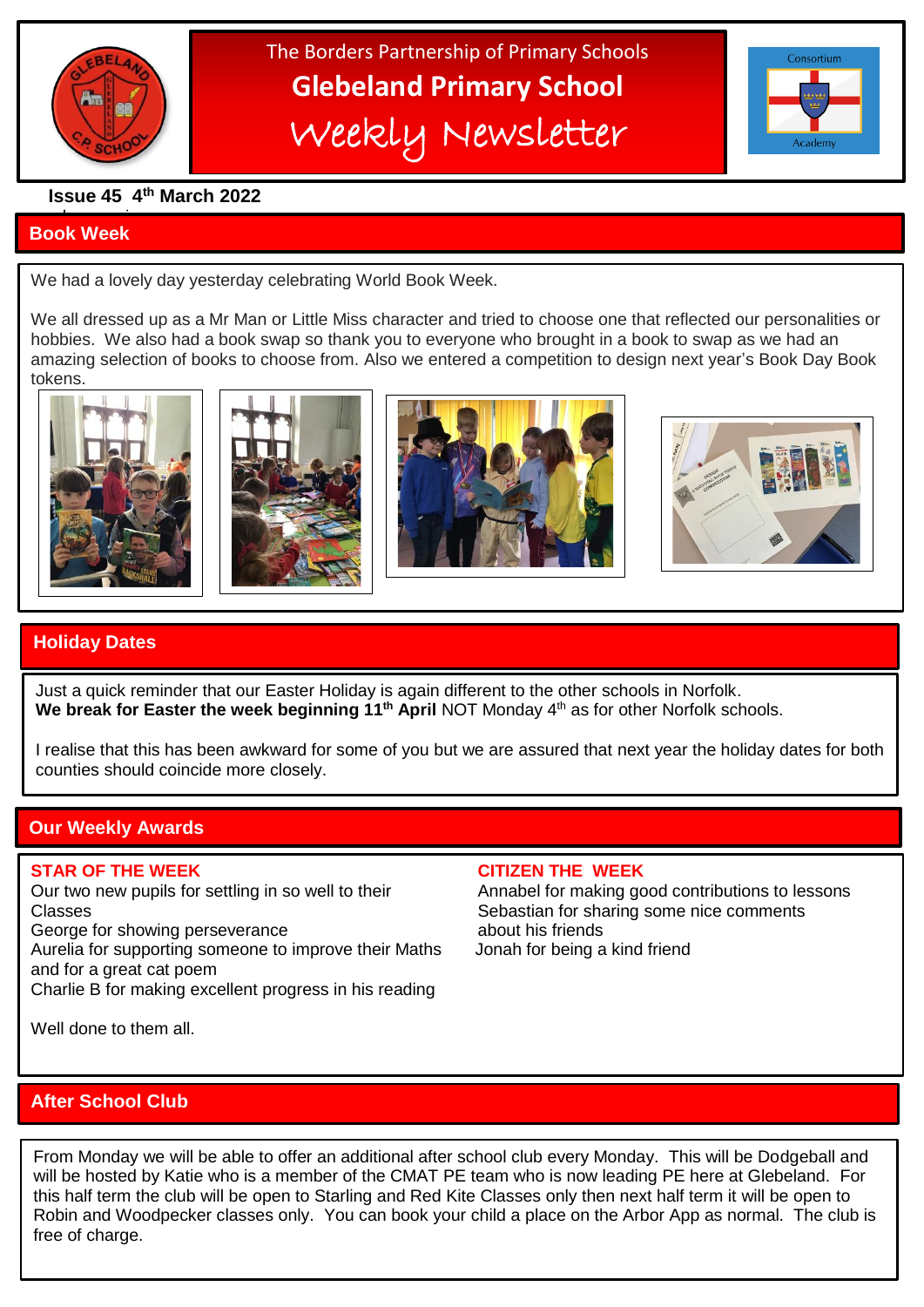#### **Class News**

#### **Robin Class**

This week Robins have enjoyed celebrating Pancake Day and World Book Day. For pancake day we have learnt why we have pancake day and how to make them and flip them. Next, we had some pancake races, enjoyed eating some pancake's and designed our perfect pancake toppings.

For World Book Day, we have enjoyed listening to the story 'Something else' by Kathryn Cave and Chris Riddell and learning about each other's differences and how to embrace them. We also designed our own Mr/Little Miss book cover to represent our own uniqueness.





#### **Woodpeckers**

Children in Woodpecker Class made pancakes this week as part of their Talk 4 Writing unit on instructions. They used the instructions that Miss Bettinson had written to make their pancakes and then discussed whether they were good instructions and how they could be improved!



 Charlie from Woodpecker Class created a comic Strip about a water breathing dragon who helped To put out a fire in our special World Book Day Art Club this week.

#### **Red Kites**

Before the half term break, Red Kite class read, performed and wrote some love poetry. We read both old and new , funny and serious poems and had great fun. The children then chose an object or person they care for and wrote a rhyming poem all about them. We had some wonderful poems dedicated to all sorts - from a parent to a cow! Here's one excellent example from Aurelia.